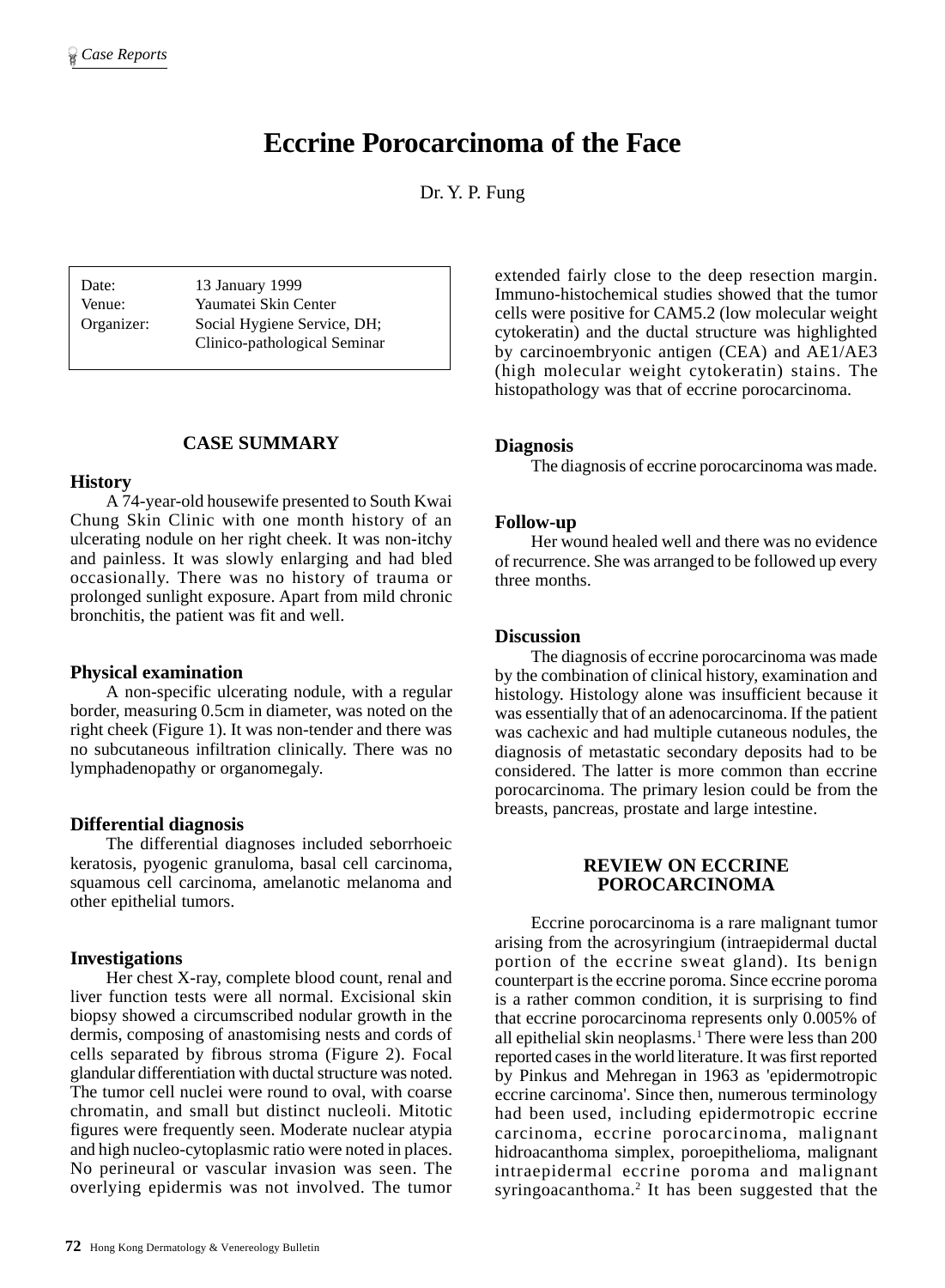

**Figure 1: A non-healing ulcerating nodule on the right cheek**



**Figure 2: Low power view (40x) showing multiple islands of tumour cells with irregular border in the dermis. The surrounding stroma is desmoplastic. (By courtesy of Dr. K. C. Lee, Department of Pathology, PMH)**



**Figure 3: High power photomicrograph (400x) showing round to oval tumour cells with scanty cytoplasm and numerous mitotic figures (arrow heads). Focally there is ductal differentiation (arrow). (By courtesy of Dr. K. C. Lee, Department of Pathology, PMH)**



**Figure 4: The tumour is immunoreactive for carcinoembryonic antigen (CEA), especially around the cuticular cells (arrows). (By courtesy of Dr. K. C. Lee, Department of Pathology, PMH)**

condition might be under-reported because of the confusing terminology. Eccrine porocarcinoma is the term used in most large dermatology textbooks nowadays.

# **Clinical features**

Eccrine porocarcinoma tends to affect older people (average 67.5 years) but the age range can be wide (from 19-94 years).<sup>1</sup> Sex incidence is equal. Typically there is a rather lengthy duration from its onset till treatment

(average 8.5 years). Because of such a long duration, it has been postulated that eccrine porocarcinoma arises from malignant transformation of pre-existing benign lesion. This theory, however, cannot be substantiated because the distribution of porocarcinoma and that of poroma are totally different. Eccrine poroma tends to concentrate at sites where there is a high concentration of sweat glands, especially the palms and soles. Eccrine porocarcinoma however is rarely found at these sites. They were reported to be found at the legs (55%), head (20%), upper limbs (12%), trunk and abdomen (10%)